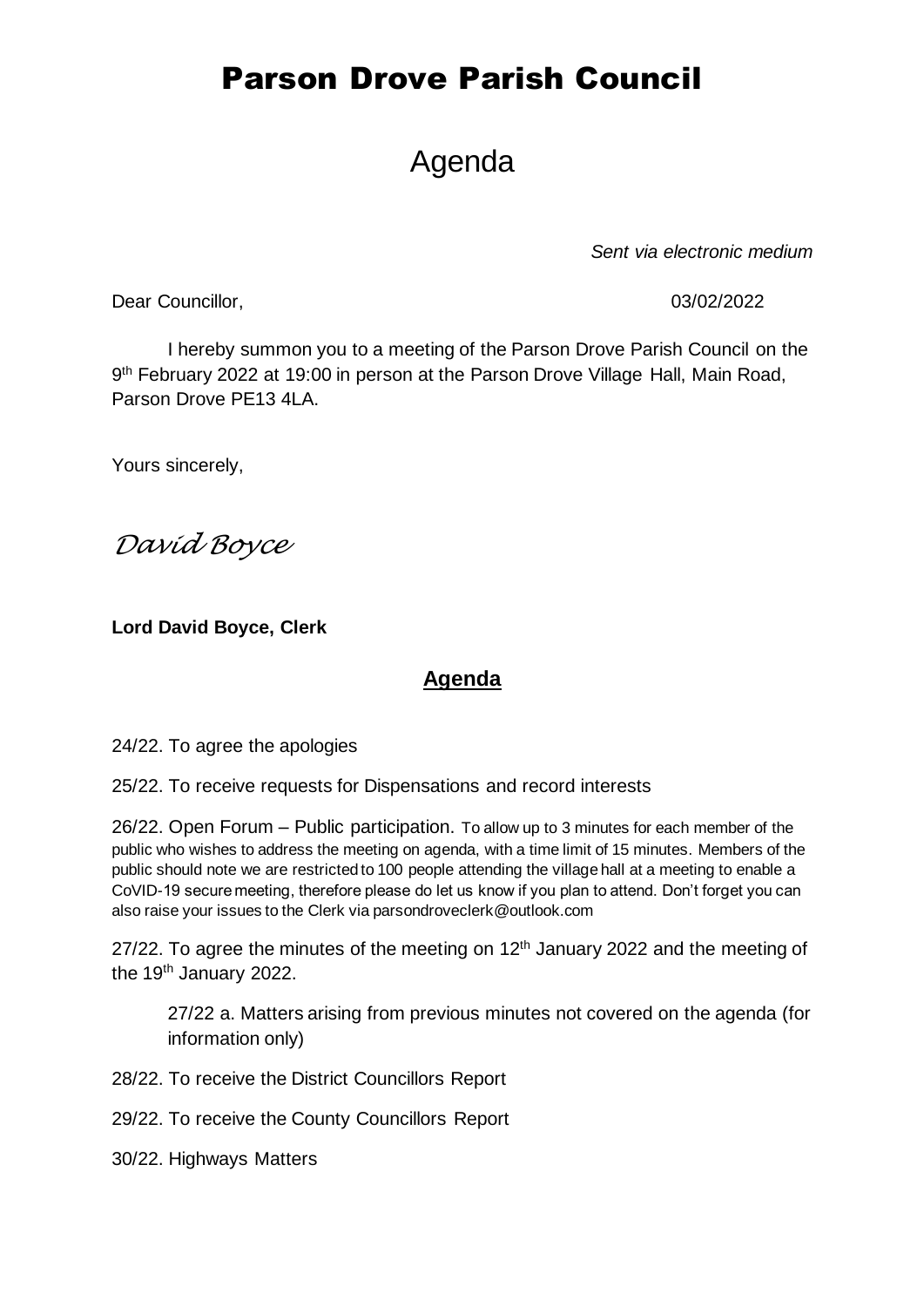# Parson Drove Parish Council

30/22. a. To report on new street lighting faults.

30/22. b. To update the Council on the progress of the street light installation

30/22. c. To acknowledge the Guyhurn Roadworks update

30/22. d. To acknowledge the TTRO 864/098757 between Sandbank -B1542 – Murrow Lane on 17<sup>th</sup> March 2022

#### 31/22. Planning application decision updates

31/22 a. F/YR21/1507/PNH | Erect a single-storey rear extension which extends beyond the rear wall by 8.0m with a maximum height of 3.95m and a height of 3.50m to the eaves | Anaria House 305 Main Road Church End Parson Drove – Prior approval not required

31/22 b. F/YR21/1418/CERTLU | Certificate of lawfulness (Existing): Use of site as Building Contractors Yard | Lavender Cottage Seadyke Bank Parson Drove – Application withdrawn

31/22 c. F/YR21/1351/TRTPO | Works 1 x Lime tree covered by TPO WR/15/2/465/2 | Village Green The Bank Parson Drove - Granted

#### 32/22. Planning applications for comment

32/22. a. F/YR21/1516/RM Reserved Matters application relating to detailed matters of Appearance, Landscaping, Layout and Scale (for Plot 5 only) pursuant to outline permission F/YR19/0971/O to erect 1no dwelling (2-storey, 4-bed) at Land East Of The Silverings 114 Main Road Parson Drove Cambridgeshire

32/22. b. F/YR22/0110/F Erect 1 x dwelling (2-storey 3-bed) with integral garage involving demolition of existing dwelling and alterations to existing access, and temporary siting of a caravan during construction at Fairview Johnsons Drove Parson Drove Cambridgeshire PE13 4JS

32/22. c. F/YR22/0081/TRTPO Works to 2no Sycamore Trees covered by TPO 03/2011 at 103 Main Road Parson Drove Wisbech Cambridgeshire PE13 4LA

### 33/22. To agree the payments of the Council

#### 33/22. a. Payments to make

- i. Clerks Salary (£477.71)
- ii. Working from home allowance (£25.00)
- iii. Clerks postage costs (£8.78)
- iv. EE Telephone bill (£22.80 including £3.80 VAT)

33/22 b. Payments made

- i. E-On (£33.00)
- ii. Wave (£20.00)